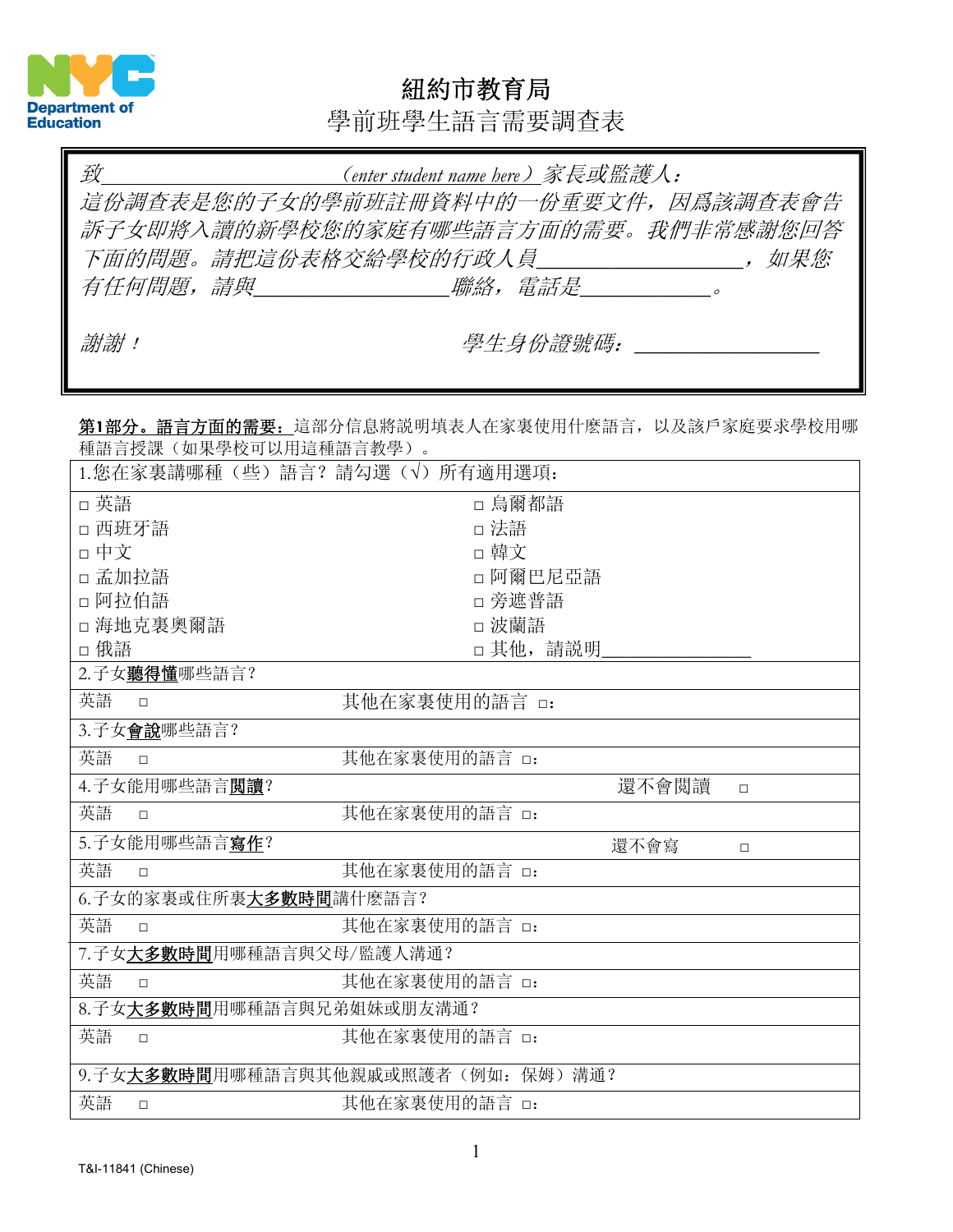### 紐約市教育局

## 學前班學生語言需要調查表

| 10. 您是否希望子女的學校用子女在家裏使用的語言進行教學(如果學校提供該服務):                     |               |  |  |  |
|---------------------------------------------------------------|---------------|--|--|--|
| □ 完全用家裏的語言<br>□ 大部分時間用家裏的語言                                   | □部分時間用家裏的語言   |  |  |  |
| 第2部分。教學規劃: 對這部分補充問題的回答將用於教學規劃。請正確回答下列與您的子女有關的每一               |               |  |  |  |
| 個問題。                                                          |               |  |  |  |
| 1. 這是否是您的子女第一次在美國接受教育或參加集體形式的活動?                              |               |  |  |  |
| □是<br>□ 否                                                     |               |  |  |  |
| 如果回答 「否」:                                                     |               |  |  |  |
| a. 他/她在這之前還在哪裏參加過日托/學前班/遊戲小組?                                 |               |  |  |  |
| b. 註冊日期是哪一天?                                                  |               |  |  |  |
| c. 參加了多長時間?                                                   |               |  |  |  |
| d. 當時在教學中使用的是哪種語言?                                            |               |  |  |  |
| 您的子女是否在其他國家接受過教育或參加過集體形式的活動? □ 是<br>2.                        | □ 否           |  |  |  |
| 如果回答「是」的話:                                                    |               |  |  |  |
| a. 他/她在哪裏參加過日托/學前班/遊戲小組?                                      |               |  |  |  |
| b. 參加了多長時間?                                                   |               |  |  |  |
| 當時在教學中使用的是哪種語言?<br>$c_{\cdot}$                                |               |  |  |  |
| 您的子女是否有任何健康方面的問題需要學校提供特殊幫助或予以注意? □ 是<br>3 <sub>1</sub><br>□ 否 |               |  |  |  |
| 如果回答「是」,請勾選所有適用選項:                                            |               |  |  |  |
| □ 聽力障礙                                                        | □ 情緒障礙        |  |  |  |
| □ 視力障礙                                                        | □哮喘病          |  |  |  |
| □ 言語障礙                                                        | □ 成長障礙        |  |  |  |
| □肢體障礙                                                         | □其他(請具體説明) __ |  |  |  |
| 如果回答「是」, 您的子女接受過哪些早期干預(如果有的話)?                                |               |  |  |  |
| 子女是否還使用其他方式進行溝通, 例如美國手語或輔助溝通裝置(例如: 手動/電子通信板) ?<br>4.          |               |  |  |  |
| □是<br>□否                                                      |               |  |  |  |
| 如果回答「是」: 請註明有哪些?                                              |               |  |  |  |

#### 第3部分。家長資料:您對於這部分補充問題的回答將能夠讓紐約市教育局用您選擇的語言與您溝通。

| 1. 您的母語是什麽?               |                                                       |  |
|---------------------------|-------------------------------------------------------|--|
| 家長/監護人: _______________   | 家長/監護人:<br><u> 1980 - Alexandr Alexandr III, poet</u> |  |
| 母語:                       | 母語:                                                   |  |
| 2. 您希望學校發給您的書面材料使用哪種語言?   |                                                       |  |
| 3. 您希望以哪種語言與學校的教職員進行口頭溝通? |                                                       |  |
|                           |                                                       |  |
| 家長簽名                      | 日期                                                    |  |